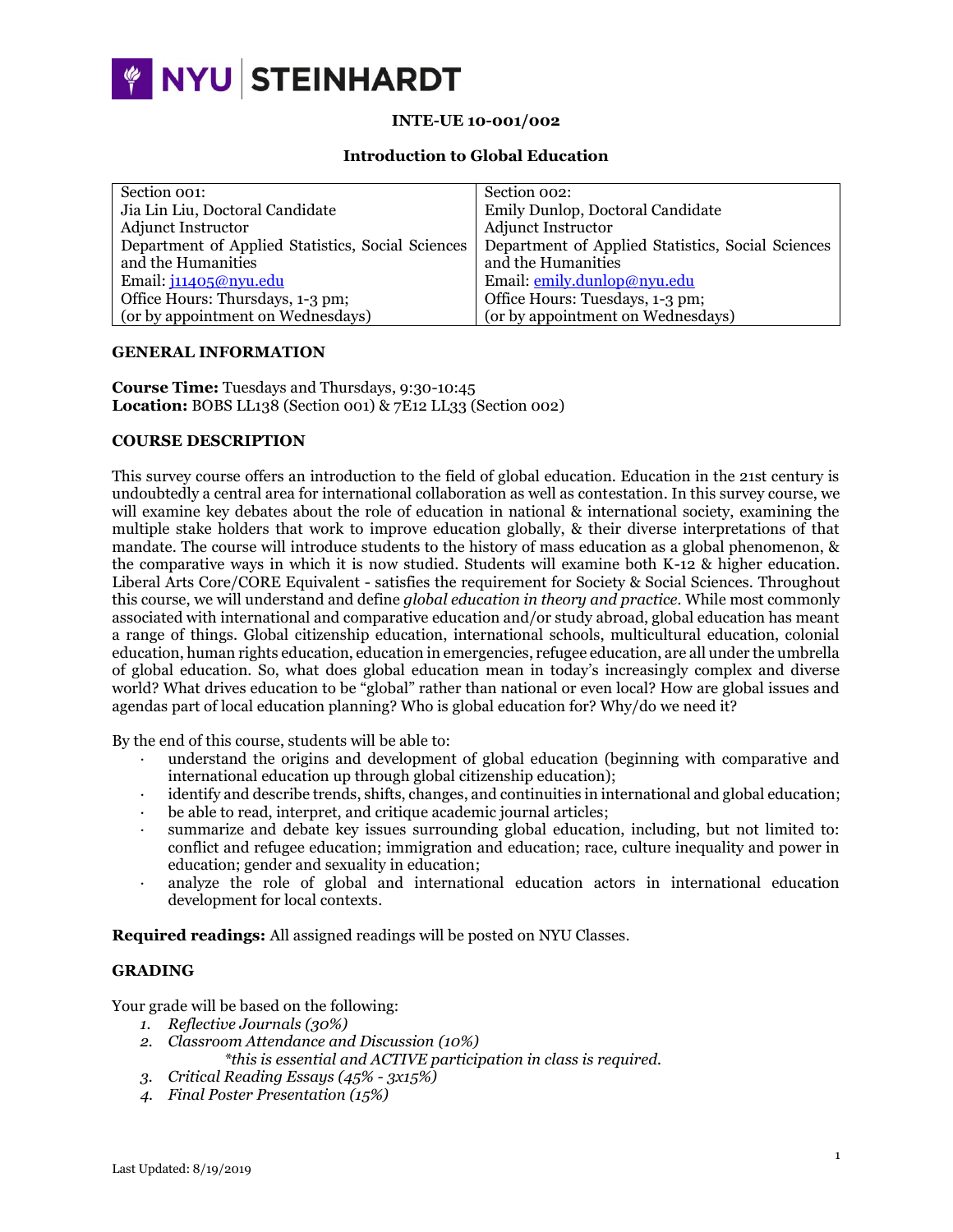

# **Weekly Reflective—30%: Weekly reflective journals constitute a significant portion of the participation grade, but attendance and engagement are also essential.**

Throughout the course of the semester, you will maintain a reflective journal that will help you actively engage with course readings by making connections, comparisons, and drawing out overarching themes within and between the different dimensions of global education.

Your journal entries should include the following:

- 1) Main argument;
- 2) Supporting evidence for argument;
- 3) Links across the readings;
- 4) Your reactions and responses to the article; and
- 5) Any question(s) that arise for you.

You can and should write about what strikes, resonates, and challenges you; what angers or upsets you; what excited or intrigues you. And most importantly, why. Additional guidelines will be provided in the assignment folder.

You must complete 1 reflective journal entry every two weeks *(6 throughout the semester – dates for the last submission of each are on NYU Classes)*

## **BI-WEEKLY REFLECTIVE JOURNALS SHOULD BE 2 pages single space (total for all articles each week) and POSTED IN NYUCLASSES "FORUM" FOLDER ON TUESDAYS BEFORE CLASS.**

#### **Classroom Attendance and Discussion (10%):**

Class meetings are seminar-style and discussion-based. Successful participation requires active engagement with assigned readings as well as regular attendance and a willingness to question, share perspectives, and actively listen to classmates. **Regular attendance** and **meaningful participation** are expected and will be recorded. In the event of emergency or illness, please email your course instructor **before class** and let them know you will be unable to attend class. Participation also requires that you attend office hours (or meet at another mutually convenient time) at least once during the semester.

Class participation is not just about communicating your ideas. You are required to come prepared to class, having read all required readings and being prepared to discuss, critically, those readings. There are many components to active participation, including:

Your class participation will be based on the following criteria:

- *Strong Contributor*: Your contributions in class reflect thorough preparation. Ideas offered are substantive, present compelling evidence from the readings, provide good insights that build on ideas presented by classmates, and offer direction for the discussion. Challenges are well substantiated and are persuasively presented in a respectful manner. You listen attentively to voices of others and offers constructive comments that seeks solutions. You build a cohesive argument that cuts across readings.
- *Adequate Contributor*: Your contributions in class reflect satisfactory preparation. Ideas offered are sometimes substantive, provide generally useful insights but seldom build on others' comments and questions. You sometimes build clear and persuasive connections across readings or to one's own experiences.
- *Non-Participant*: The non-participant says little or nothing in class. Listens attentively but rarely engages in contributing to the collective process of building knowledge. Hence, there is not an adequate basis for evaluation.
- *Unsatisfactory Contributor*: Contributions in class reflect inadequate preparation. Ideas offered are seldom substantive, heavily personal and devoid of relevant connections to readings, provide few if any insights and are often tangential and off track.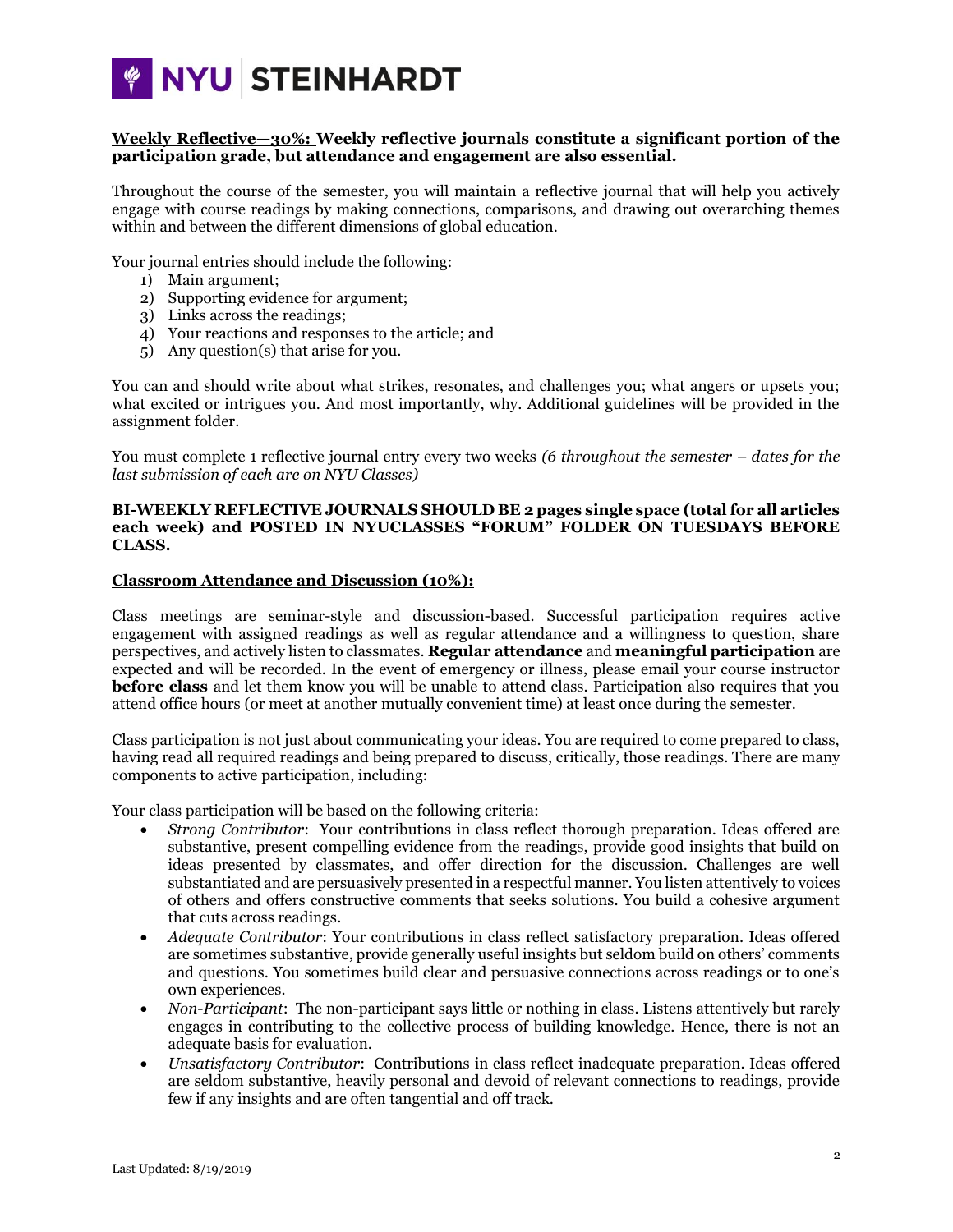

# **Critical Reading Essays (45% - 3x15%)**

In your critical reading essays, you will explore a thematic topic or issue related to the unit based upon course readings. The reflective journal is intended to help prepare you to synthesize your thoughts into a formal exposition on a question of your design.

# **Essays are due: Thursday, October 10; Tuesday, November 5; and Thursday, December 5 by 9:30am before class (post on NYUClasses in the assignment folder and bring a hardcopy to class).**

# **Final Poster Presentation 15%**

In small groups, students will present a final poster that focuses on addressing a question relating to one of our specific topics (for example: how do undocumented immigrant families in the US navigate the education system? How is refugee education addressed in X country? What are the effects of globalization on local educational dynamics in X country?) The goal of this assignment is to learn how to **apply** what we have learned in class to a final product: 1) to raise a question 2) to use resources from our class and outside of the class to answer the question 3) to summarize your findings and the implications of your findings

Your poster can either be educational in nature or address an educational issue. You should have at least 5 citations of scholarly work, but feel free to include citations from non-scholarly sources and work we have read in class.

*Due by Tuesday, December 10 at 9:30 am (upload a PDF of the poster to the 'Final Presentations" folder in the 'Assignments' section on NYU Classes). Poster presentations will be held Tuesday, December 11 and Thursday December 13. Further details of the assignment will be distributed and discussed in class.*

#### **ADDITIONAL INFORMATION**

- · More than two unexcused absences (not previously discussed with your course instructor and with an alternative assignment agreed upon and submitted) will result in a deduction of a half-later grade. Additional quarter-letter grades will be deducted per absence.
- · All assignments must adhere to standards of academic ethics. Your work must reflect your own writing and ideas. According to the Steinhardt School of Education Statement on Academic Integrity, you violate the principle of academic integrity by turning in work that does not reflect your own ideas or includes text that is not your own; when you submit the same work for two different courses without prior permission from the instructor; when you receive help on a takehome examination when you are expected to work independently; when you cheat on exams, and when you plagiarize material.
- · Any student who submits work that constitutes plagiarism will be subject to disciplinary sanctions, which range from failure of the course to dismissal from the school.
- When in doubt, cite and cite properly using the APA, MLA, or Chicago Style reference system. **For assistance with papers or writing please utilize the services of the** Writing Center: [writingcenter@nyu.edu](mailto:writingcenter@nyu.edu)

## **SPECIAL ACCOMODATIONS**

· Any student attending NYU who needs an accommodation due to a chronic, psychological, visual, mobility and/or learning disability, or is Deaf or Hard of Hearing should register with the Moses Center for Students with Disabilities at 212 998-4980, 240 Greene Street, [www.nyu.edu/csd.](http://www.nyu.edu/csd)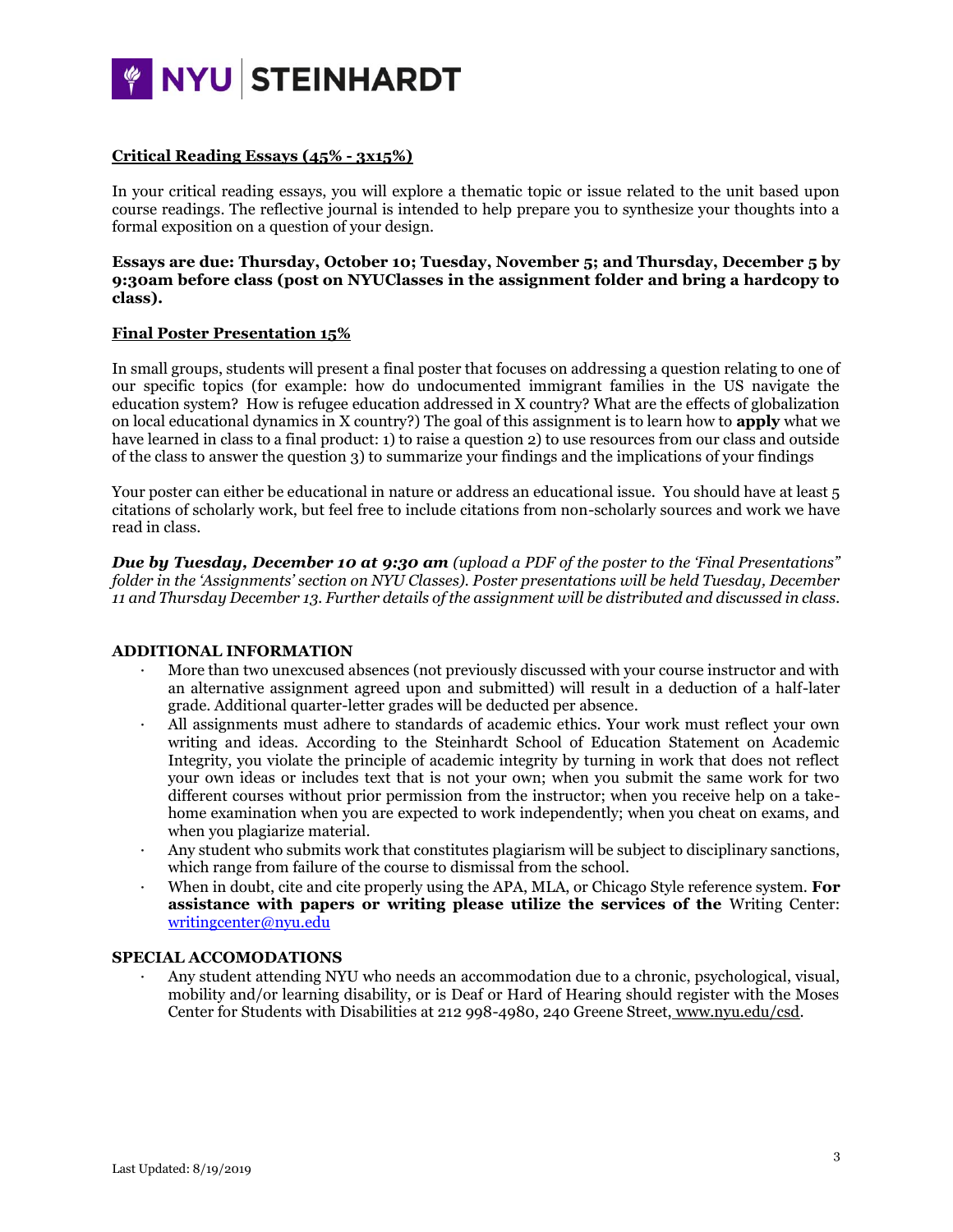

| <b>TUESDAY</b>                                                                                                                                                                                                                                                                                                                                                                                                                                                                                                                                                                                                                                                                                                                                               | <b>THURSDAY</b>                                                                                                                                                                                                                                                                                                                                                                                                                                                                                                                                                                       |
|--------------------------------------------------------------------------------------------------------------------------------------------------------------------------------------------------------------------------------------------------------------------------------------------------------------------------------------------------------------------------------------------------------------------------------------------------------------------------------------------------------------------------------------------------------------------------------------------------------------------------------------------------------------------------------------------------------------------------------------------------------------|---------------------------------------------------------------------------------------------------------------------------------------------------------------------------------------------------------------------------------------------------------------------------------------------------------------------------------------------------------------------------------------------------------------------------------------------------------------------------------------------------------------------------------------------------------------------------------------|
| September 3, 2019                                                                                                                                                                                                                                                                                                                                                                                                                                                                                                                                                                                                                                                                                                                                            | September 5, 2019                                                                                                                                                                                                                                                                                                                                                                                                                                                                                                                                                                     |
| <b>Introduction - What is Global Education?</b>                                                                                                                                                                                                                                                                                                                                                                                                                                                                                                                                                                                                                                                                                                              | <b>UNIT 1: GLOBALIZATION AND EDUCATION</b>                                                                                                                                                                                                                                                                                                                                                                                                                                                                                                                                            |
| Review of syllabus, course expectations and assignments.<br>Shifts in Purpose and Role of Education over time<br>In class film and discussion: Sir Ken Robinson, Changing<br>$\bullet$<br>Paradigms Ted Talk:<br>https://www.ted.com/talks/ken robinson changing education p<br>aradigms/discussion                                                                                                                                                                                                                                                                                                                                                                                                                                                          | International<br><b>Education:</b><br><b>Making</b><br>Comparative<br><b>Topic:</b><br>Comparisons<br>Readings:<br>Arnove R. (2003) Comparative Education: The Dialectic of the<br>$\bullet$<br>Global and Local. Introduction: Reframing Comparative Education:<br>The Dialectic of the Global and the Local (pp. 1-25)<br>Tobin, J (2009) Method and Meaning in Comparative Ethnography.<br>In R. Alexander, P. Broadfoot & D. Phillips (Eds.). Comparing<br>Classrooms and Schools: New Directions in Comparative<br>Education Research. Oxford, UK: Symposium Books (pp. 113-134) |
| September 10, 2019                                                                                                                                                                                                                                                                                                                                                                                                                                                                                                                                                                                                                                                                                                                                           | September 12, 2019                                                                                                                                                                                                                                                                                                                                                                                                                                                                                                                                                                    |
| <b>Topic: Whose Knowledge? Development for What?</b><br>Readings:<br>Stromquist, N. P. & K. Monkman (2015) Chapter One - Defining<br>globalization and Assessing its implications for knowledge and<br>education. In N. P. Stromquist & K. Monkman (Eds.) Globalization<br>and Education: Integration and Contestation across Cultures. New<br>York, NY: Rowman Littlefield. (pp. 1-19)<br>Harber, C. (2014) Education and International Development:<br>$\bullet$<br>theory, practice, issues. Oxford, UK: Symposium Books. Read<br>Chapter 1 "Education and Development: Introductory Ideas" (pp. 11-<br>25) & Optional: Chapter 2 "The Nature of Formal Education in<br>Developing Countries: access, quality, outcomes and inequality" (pp.<br>$27 - 51$ | Topic: International Education: Approaches, Actors and<br><b>Organizations</b><br>Readings:<br>Bray, M. (2014) Actors and Purposes in Comparative Education. In<br>$\bullet$<br>M. Bray, B. Adamson and M. Mason (Eds) Comparative Education<br>Research: Approaches and Methods. CERC University of Hong<br>Kong: Springer. (pp. 19-46). DOI 10.1007/978-3-319-05594-7_1<br>Dolby, N. & A. Rahman. (2008). Research in International<br>$\bullet$<br>Education. Review of Educational Research, 78(3), 676-726. DOI:<br>DOI: 10.3102/0034654308320291                                |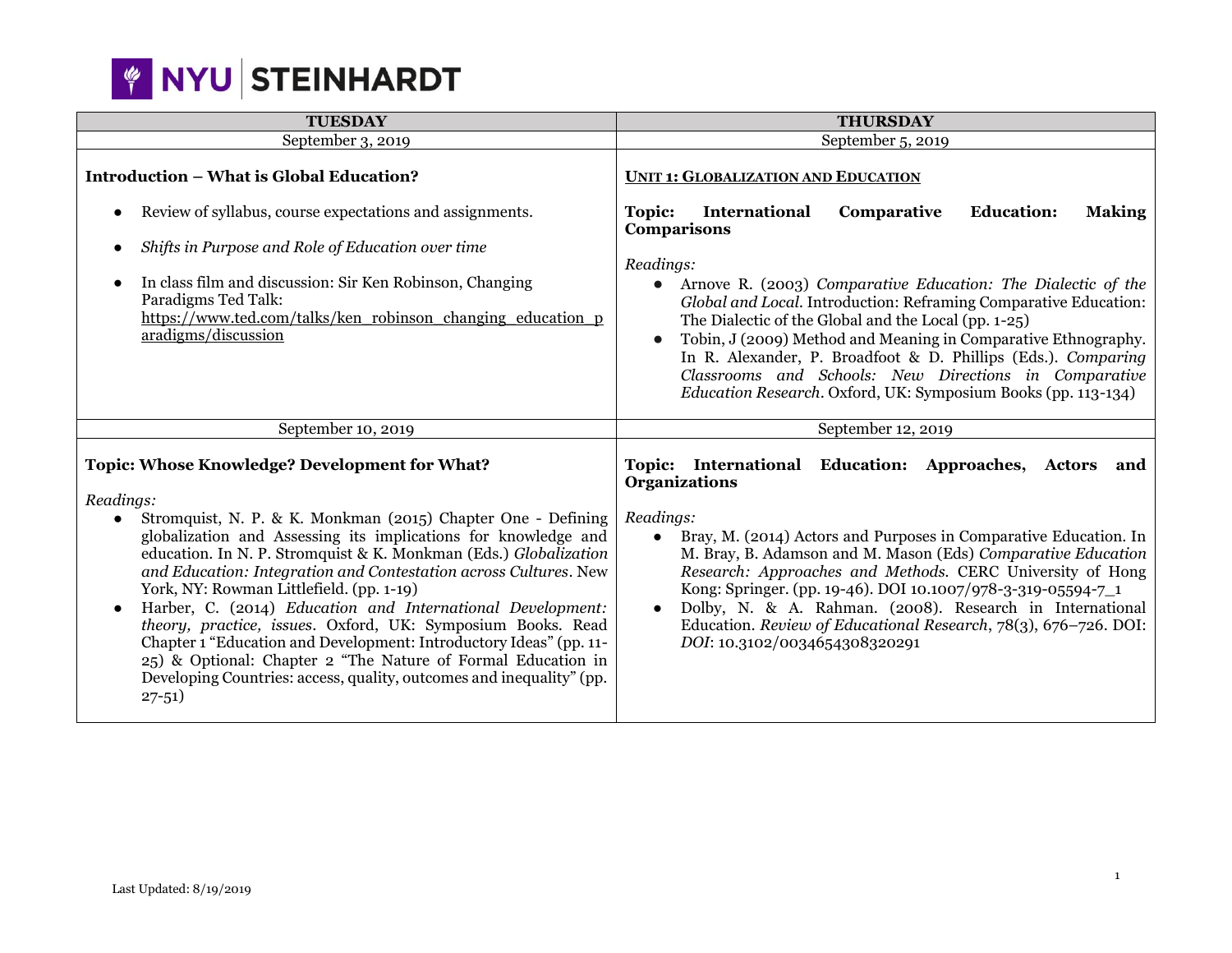# **WINYU STEINHARDT**

| <b>TUESDAY</b>                                                                                                                                                                                                                                                                                                                                                                                                                              | <b>THURSDAY</b>                                                                                                                                                                                                                                                                                                                                                                                                                                                                                 |
|---------------------------------------------------------------------------------------------------------------------------------------------------------------------------------------------------------------------------------------------------------------------------------------------------------------------------------------------------------------------------------------------------------------------------------------------|-------------------------------------------------------------------------------------------------------------------------------------------------------------------------------------------------------------------------------------------------------------------------------------------------------------------------------------------------------------------------------------------------------------------------------------------------------------------------------------------------|
| September 17, 2019                                                                                                                                                                                                                                                                                                                                                                                                                          | September 19, 2019                                                                                                                                                                                                                                                                                                                                                                                                                                                                              |
| <b>Topic: Global Education Policy</b><br>Readings:<br>Verger, A., Novelli, M., & Altinyelken, H. K. (2012). Global education<br>$\bullet$<br>policy and international development: an introductory framework.<br>Global Education Policy and International Development: new<br>agendas, issues and policies. Huntingdon: Bloomsbury, 3-31.                                                                                                  | <b>Topic: Measuring Learning and Making Comparisons</b><br>Readings:<br>Sahlberg, P. (2015). The Fourth Way of Finland. Journal of<br>$\bullet$<br>Educational Chang, 12: 173-185. DOI: 10.1007/s10833-011-9157-y<br>Guardian US Teacher Takeover https://www.theguardian.com/us-<br>news/2018/sep/07/us-education-spending-finland-south-korea<br>Skim:<br>Measuring<br>UNESCO<br>Equity<br>Handbook<br>$\bullet$<br>http://uis.unesco.org/en/news/new-report-how-measure-equity-<br>education |
| September 24, 2019                                                                                                                                                                                                                                                                                                                                                                                                                          | September 26, 2019                                                                                                                                                                                                                                                                                                                                                                                                                                                                              |
| <b>Topic: Global Education Reform</b>                                                                                                                                                                                                                                                                                                                                                                                                       | <b>UN Visit</b>                                                                                                                                                                                                                                                                                                                                                                                                                                                                                 |
| Readings:<br>and look through EI website:<br>https://www.ei-<br>Read<br>ie.org/en/detail_page/4654/privatisation<br>www.unite4education.org<br>Adamson, F. & B. Astrand. (2015). Privatization or Public<br>Investment? A Global Question. In F. Adamson, B. Astrand & L.<br>Darling-Hammond (Eds) Global Education Reform: How<br>Privatization and Public Investment Influence Education<br>Outcomes. New York, NY: Routledge. (pp. 1-15) |                                                                                                                                                                                                                                                                                                                                                                                                                                                                                                 |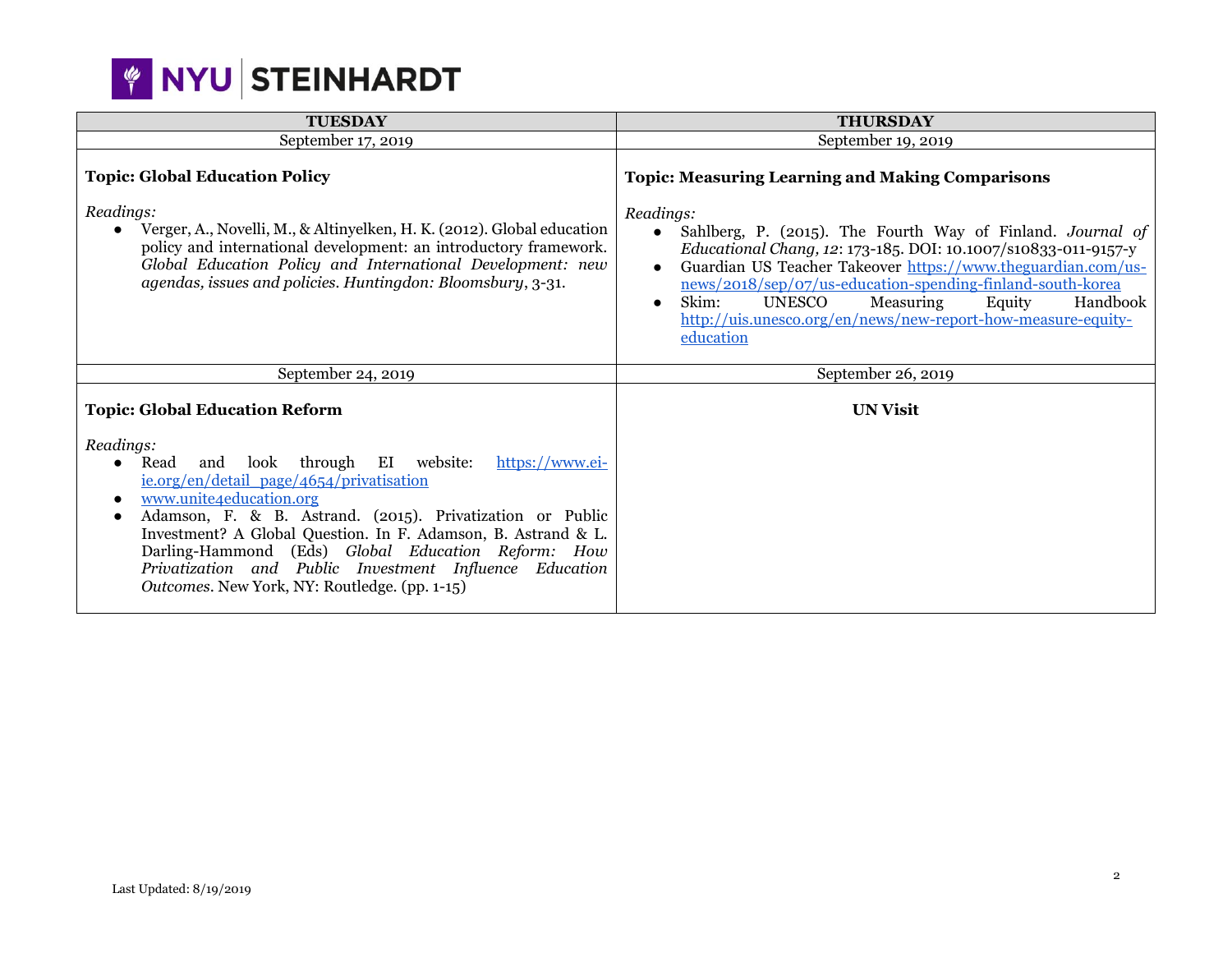

| <b>TUESDAY</b>                                                                                                                                                                                                                                                                                                                                                                                                                                                                                                                                     | <b>THURSDAY</b>                                                                                                                                                                                                                                                                                                                                                                                                                                                                                                                                            |
|----------------------------------------------------------------------------------------------------------------------------------------------------------------------------------------------------------------------------------------------------------------------------------------------------------------------------------------------------------------------------------------------------------------------------------------------------------------------------------------------------------------------------------------------------|------------------------------------------------------------------------------------------------------------------------------------------------------------------------------------------------------------------------------------------------------------------------------------------------------------------------------------------------------------------------------------------------------------------------------------------------------------------------------------------------------------------------------------------------------------|
| October 1, 2019                                                                                                                                                                                                                                                                                                                                                                                                                                                                                                                                    | October 3, 2019                                                                                                                                                                                                                                                                                                                                                                                                                                                                                                                                            |
| <b>Unit Review</b><br>Critical Reading Essay Workshop #1 – Bring a draft of your paper<br>to workshop                                                                                                                                                                                                                                                                                                                                                                                                                                              | UNIT 2: SPECIAL TOPICS IN INTERNATIONAL EDUCATION<br><b>Topic: Early Childhood Education</b><br><b>Guest speaker: TBD</b><br><b>Readings:</b><br>Bouchame, Yoshikawa, et als (2017) Early Childhood Development<br>$\bullet$<br>and Early Learning for Children in Crisis and Conflict. Background<br>Paper Commissioned for 2019 Global Education Monitoring Report<br>Look through Global Ties website:<br>https://steinhardt.nyu.edu/global-ties/                                                                                                       |
| October 8, 2019                                                                                                                                                                                                                                                                                                                                                                                                                                                                                                                                    | October 10, 2019                                                                                                                                                                                                                                                                                                                                                                                                                                                                                                                                           |
| <b>Topic: Race and Education</b><br><b>Readings:</b><br>Cherng, H.Y.S, & Halpin, P. (2016). Study Finds all Students of All<br>Races Prefer Teachers of Color<br>https://www.npr.org/sections/ed/2016/10/07/496717541/study-<br>finds-students-of-all-races-prefer-teachers-of-color<br>Noguera, P. A. (2003). The Trouble with Black Boys: The Role and<br>Influence of Environmental and Cultural Factors on the Academic<br>Performance of African American Males. Urban Education, 38(4),<br>431-459.<br><b>DUE: Critical Reading Essay #1</b> | <b>Topic: Immigration and Education</b><br>Meet together – Location TBD<br>Speaker: Jia-Lin Liu, PhD Candidate and Adjunct Instructor, NYU<br>Readings:<br>Gonzales, R.G. (2011). Learning to be Illegal Undocumented Youth<br>$\bullet$<br>and Shifting Legal Contexts in the Transition to Adulthood.<br>American Sociological Review, 76(4), 602-619.<br>Louie, V. (2006). Growing Up Ethnic in Transnational Worlds:<br>Identities among second-generation Chinese and Dominicans.<br>Identities: Global Studies in Culture and Power, 13(3), 363-394. |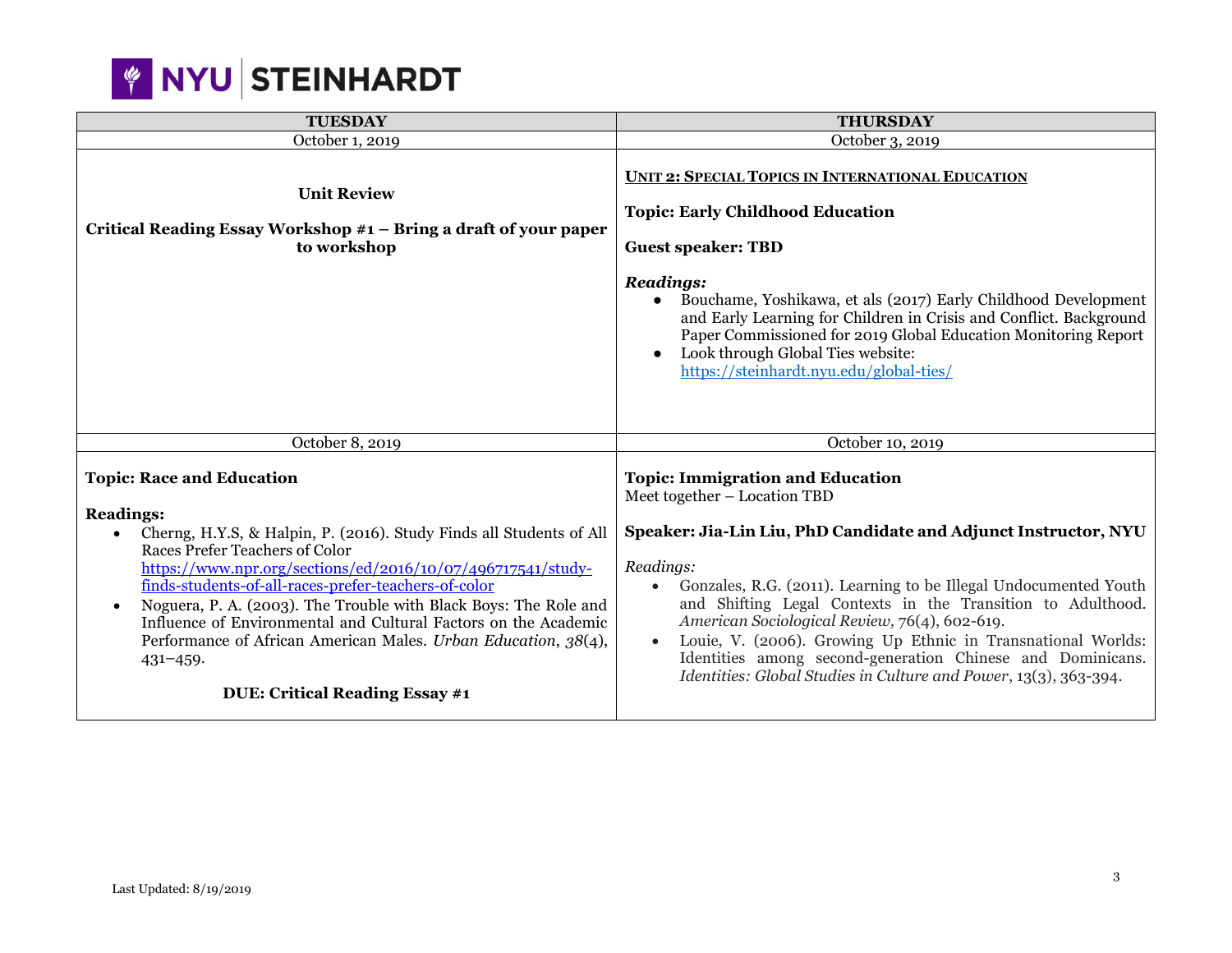|  |  | <b>WINYU STEINHARDT</b> |
|--|--|-------------------------|
|--|--|-------------------------|

| <b>TUESDAY</b>                                                                                                                                                                                                                                                                                                                                                                       | <b>THURSDAY</b>                                                                                                                                                                                                                                                                                                                                                                                                                                                                     |
|--------------------------------------------------------------------------------------------------------------------------------------------------------------------------------------------------------------------------------------------------------------------------------------------------------------------------------------------------------------------------------------|-------------------------------------------------------------------------------------------------------------------------------------------------------------------------------------------------------------------------------------------------------------------------------------------------------------------------------------------------------------------------------------------------------------------------------------------------------------------------------------|
| October 15, 2019                                                                                                                                                                                                                                                                                                                                                                     | October 17, 2019                                                                                                                                                                                                                                                                                                                                                                                                                                                                    |
| <b>Legislative Day</b><br><b>GO TO YOUR MONDAY CLASSES!</b><br><b>DO NOT COME TO THIS ONE!</b>                                                                                                                                                                                                                                                                                       | <b>Topic: Culture and Education</b><br>TED Talk: Chimamanda Adichie, "The Danger of the Single Story"<br>Readings:<br>Nieto, S. (2004) Language, Literacy and Culture: Aha! Moments in<br>Personal and Sociopolitical Understanding. Journal of Language<br>and Literacy Education, 9(1), 8-20.<br>Moland, N. A. (2014) Can Multiculturalism Be Exported? Dilemmas<br>of Diversity on Nigeria's Sesame Square. Comparative Education<br>Review, 59(1), 1-23.                        |
| October 22, 2019                                                                                                                                                                                                                                                                                                                                                                     | October 24, 2019                                                                                                                                                                                                                                                                                                                                                                                                                                                                    |
| <b>Topic: Refugees and Rights in Education</b><br>Guest Speaker: Jo Kelcey, PhD Candidate, International<br><b>Education, NYU</b><br>Readings:<br>Dryden-Peterson, S. (2015) Refugee education in countries of first<br>asylum: Breaking open the black box of pre-resettlement<br>experiences. Theory and Research in Education, $14(2)$ : 131-148.<br>DOI: 0.1177/1477878515622703 | <b>Topic: Human Rights Education</b><br>Readings:<br>Bajaj, M, (2015) The Productive Plasticity of Rights: Globalization,<br>Education and Human Rights in Stromquist and Monkman,<br>Globalization and Education. Human Rights Quarterly, 33(2011):<br>481-508.<br>Monaghan, C. & C. A. Spreen, (2016) From Human Rights to Global<br>$\bullet$<br>Citizenship Education: Peace, Conflict and the Post-Cold War Era.<br>International Journal of Education Sciences, 13(1): 44-57. |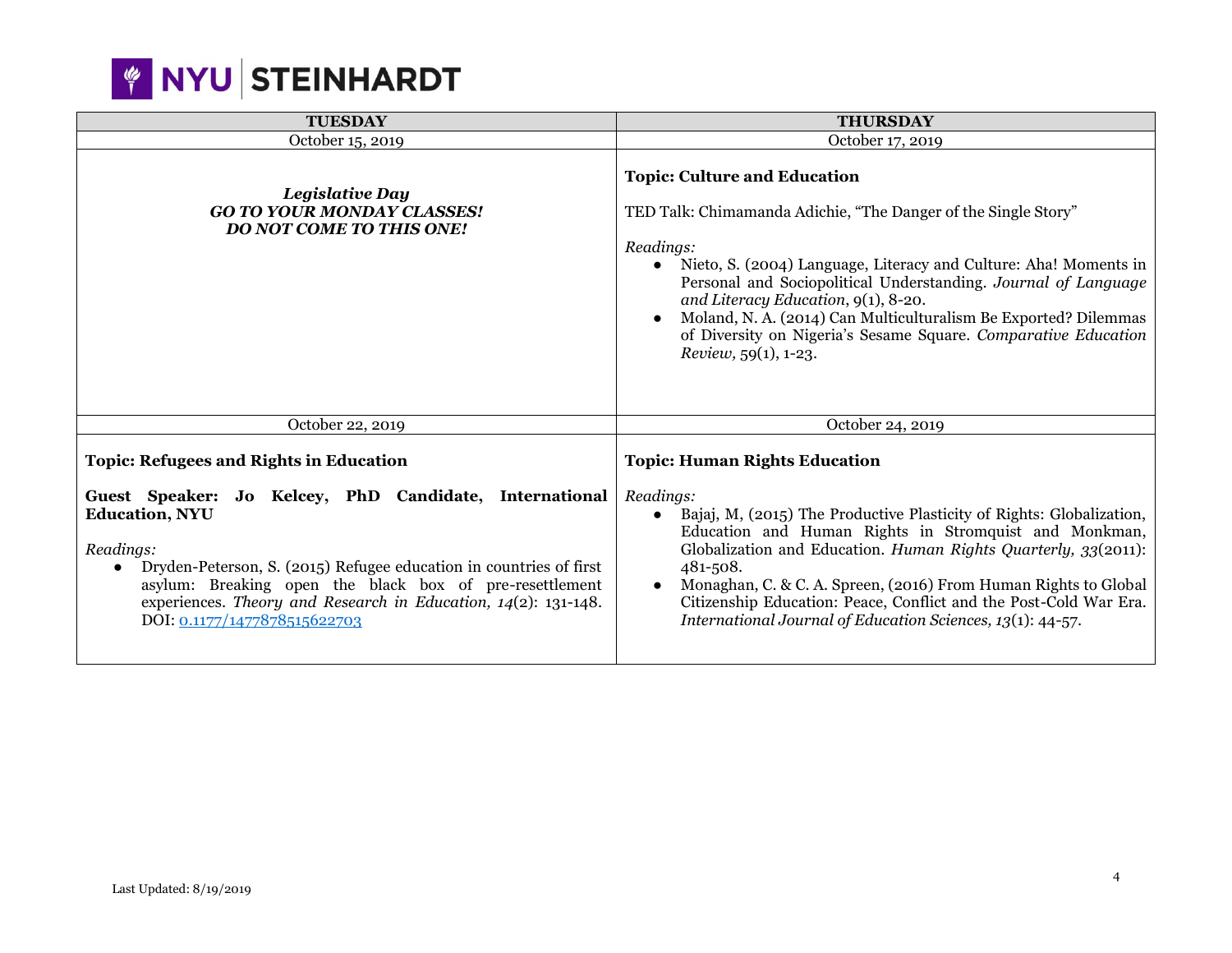

| <b>TUESDAY</b>                                                                                                                                                                                                                                         | <b>THURSDAY</b>                                                                                                                                                                                                                                                                                                                                                                                                                      |
|--------------------------------------------------------------------------------------------------------------------------------------------------------------------------------------------------------------------------------------------------------|--------------------------------------------------------------------------------------------------------------------------------------------------------------------------------------------------------------------------------------------------------------------------------------------------------------------------------------------------------------------------------------------------------------------------------------|
| October 29, 2019                                                                                                                                                                                                                                       | October 31, 2019                                                                                                                                                                                                                                                                                                                                                                                                                     |
| <b>Topic: Conflict and Education</b><br>Meet Together - Location TBD<br>Speaker: Emily Dunlop, PhD Candidate and Adjunct Instructor,<br><b>NYU</b>                                                                                                     | <b>Unit Review</b><br><b>Critical Reading Essay Workshop #2</b>                                                                                                                                                                                                                                                                                                                                                                      |
| Readings:<br>King, E. (2015). From Classrooms to Conflict in Rwanda.<br>$\bullet$<br>Cambridge University Press: New York. Chapter 1: Moving<br>Education from the Margins to the Mainstream: Explaining<br>Intergroup Conflict in Rwanda (pp. 16-36). |                                                                                                                                                                                                                                                                                                                                                                                                                                      |
| November 5, 2019                                                                                                                                                                                                                                       | November 7, 2019                                                                                                                                                                                                                                                                                                                                                                                                                     |
| <b>UNIT 3: EDUCATION FOR SOCIAL TRANSFORMATION</b>                                                                                                                                                                                                     | <b>Topic: Critical Pedagogy and Social Justice</b>                                                                                                                                                                                                                                                                                                                                                                                   |
| <b>Topic: Advocating for Educational Justice</b>                                                                                                                                                                                                       | Readings:                                                                                                                                                                                                                                                                                                                                                                                                                            |
| In class film and discussion: Walking in their Shoes<br><b>DUE: Critical Reading Essay #2</b>                                                                                                                                                          | Darder, A. (2018). Chapter 3: In dialogue with the text. The Student<br>$\bullet$<br>Guide to Freire's' pedagogy of the Oppressed. Bloomsbury<br>Publishing.<br>de Melo Neto, J. F., & Pereira da Costa, F. X. (2015). Popular<br>education in solidarity economy. International Journal of Lifelong<br>Education, $34(1)$ , $47-58$ .<br>Freire, P (1976) Pedagogy of the Oppressed, Ch 2 (or optional whole<br>book is in folder). |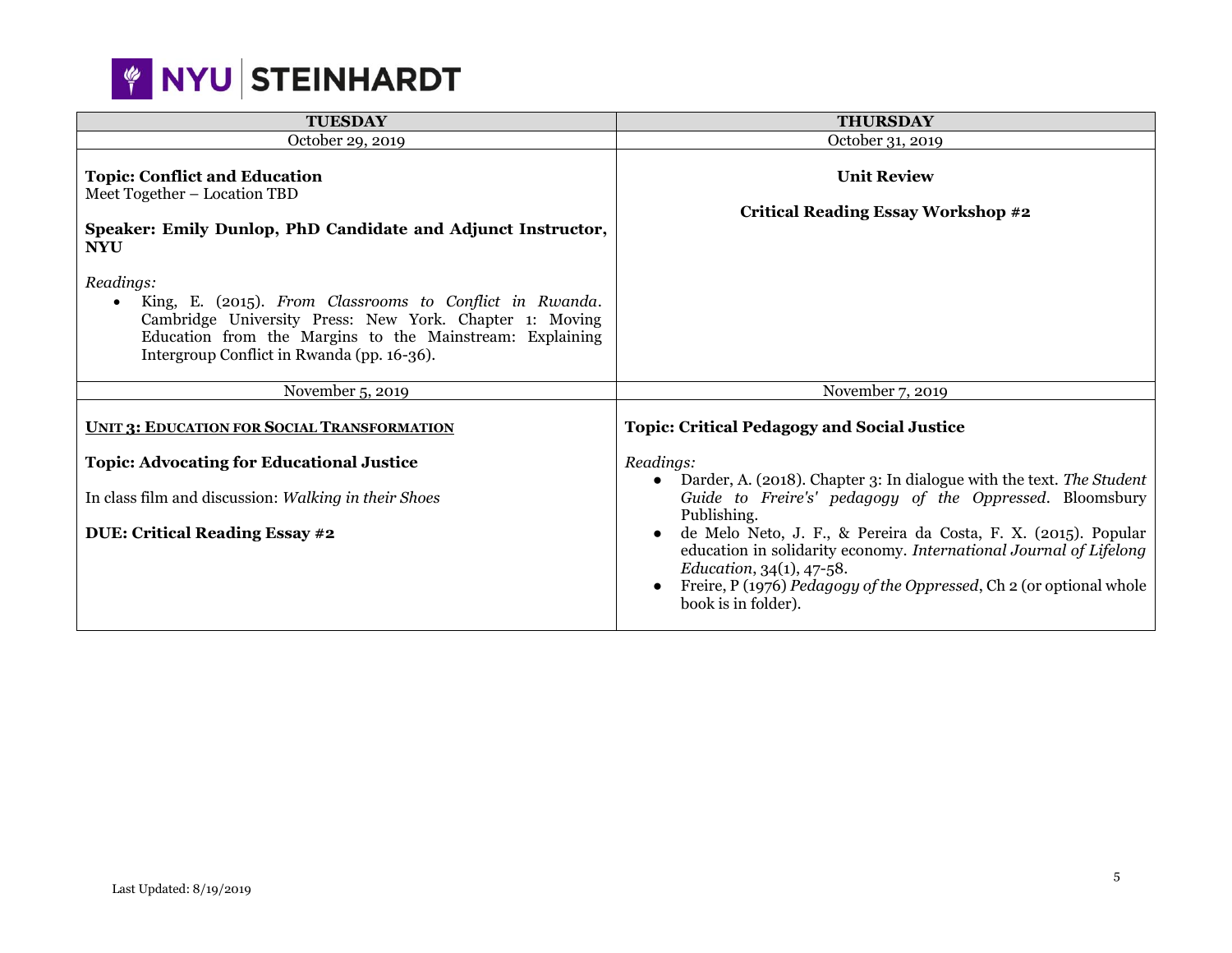

| <b>TUESDAY</b>                                                                                                                                                                                                                                                                                                                                                                                                                                                                     | <b>THURSDAY</b>                                                                                                                                                                                                                                                                                                                                                                                                                                                                                                                                 |
|------------------------------------------------------------------------------------------------------------------------------------------------------------------------------------------------------------------------------------------------------------------------------------------------------------------------------------------------------------------------------------------------------------------------------------------------------------------------------------|-------------------------------------------------------------------------------------------------------------------------------------------------------------------------------------------------------------------------------------------------------------------------------------------------------------------------------------------------------------------------------------------------------------------------------------------------------------------------------------------------------------------------------------------------|
| November 12, 2019                                                                                                                                                                                                                                                                                                                                                                                                                                                                  | November 14, 2019                                                                                                                                                                                                                                                                                                                                                                                                                                                                                                                               |
| Topic: Knowledge and Power (indigenous and local context vs.<br>power)<br>In class film and discussion: Precious Knowledge                                                                                                                                                                                                                                                                                                                                                         | <b>Topic: Gender, Sexuality and Schooling</b><br>Guest Speaker: Jamie Remmers, Assistant Director at the Center<br>for Student Life, NYU                                                                                                                                                                                                                                                                                                                                                                                                        |
| Readings:<br>Bodkin-Andrews, G. & Carlson B. (2016) The legacy of racism and<br>$\bullet$<br>Indigenous Australian identity within education. Race Ethnicity and<br>Education, 19(4), 784-807.<br>https://www.huffpost.com/entry/its-columbus-daytime-to-<br>$\bullet$<br>b b 1936940<br>https://www.theatlantic.com/education/archive/2016/03/the-<br>$\bullet$<br>ongoing-battle-over-ethnic-studies/472422/                                                                     | Readings:<br>Fine, M & McClelland, S (2006) Sexuality, Education and Desire:<br>$\bullet$<br>Still Missing after All These Years. Harvard Educational Review,<br>$76(3)$ , 297-338.<br>Page, M. L. (2017) LGBTQ Inclusion as an Outcome of Critical<br>Pedagogy. The International Journal of Critical Pedagogy, $7(1)$                                                                                                                                                                                                                         |
| November 19, 2019                                                                                                                                                                                                                                                                                                                                                                                                                                                                  | November 21, 2019                                                                                                                                                                                                                                                                                                                                                                                                                                                                                                                               |
| <b>Topic: Education for Sustainable Development</b><br>Visit to a Local NGO doing this stuff.                                                                                                                                                                                                                                                                                                                                                                                      | <b>Topic: Study Abroad and Cultural Exchange Programs</b><br>Guest Speaker: Alejandro Marti, PhD Student, International                                                                                                                                                                                                                                                                                                                                                                                                                         |
| Discuss afterwards.                                                                                                                                                                                                                                                                                                                                                                                                                                                                | <b>Education; Assistant Director of Global Programs, NYU</b>                                                                                                                                                                                                                                                                                                                                                                                                                                                                                    |
| Readings<br>McGrath, S., & Powell, L. (2016). Skills for sustainable<br>$\bullet$<br>development: Transforming vocational education and training<br>beyond 2015. International Journal of Educational Development,<br>5012-19. DOI: 10.1016/j.ijedudev.2016.05.006<br>Yoko, M. (2016). Educating for Transforming Our World: Revisiting<br>International Debates Surrounding Education for Sustainable<br>Development. Current Issues in Comparative Education, 19(1),<br>109-125. | Readings<br>Miller, H. K. (2016). Undergraduates in a Sustainability Semester:<br>$\bullet$<br>Models of Social Change for Sustainability. Journal of<br>Environmental Education, 47(1), 52-67.<br>Dolby. N. (2004). Encountering an American Self: Study Abroad and<br>National Identity. Comparative Education Review, 48(2), 150-173.<br>Illich, I. (1968) "To Hell with Good Intentions" [optional]<br>Lutterman-Aguilar, A. & O. Gingerich (2002). Experiential Pedagogy<br>for Study Abroad: Educating for Global Citizenship. [optional] |
| November 26, 2019                                                                                                                                                                                                                                                                                                                                                                                                                                                                  | November 28, 2019                                                                                                                                                                                                                                                                                                                                                                                                                                                                                                                               |
| <b>Reading/Catch-Up Day</b>                                                                                                                                                                                                                                                                                                                                                                                                                                                        | <b>NO CLASS!</b><br><b>HAPPY THANKSGIVING!</b>                                                                                                                                                                                                                                                                                                                                                                                                                                                                                                  |